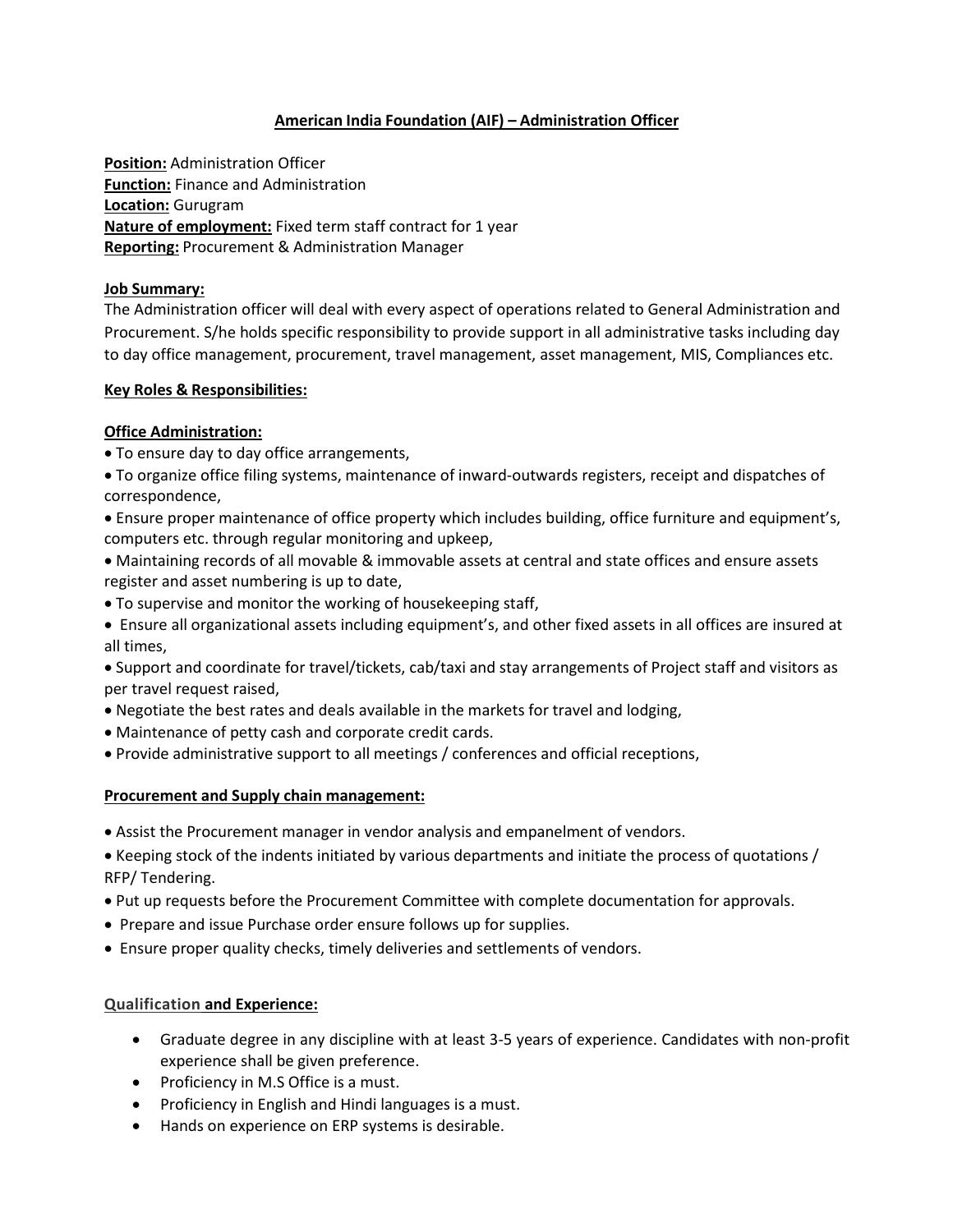## **SKILLS:**

- Consistently approaches work with positive energy and a constructive attitude.
- Possesses a variety of skill sets including time-management, multi- tasking, and inter-personal skills.
- A team player who is supportive, flexible and ready to take on additional tasks.
- Ability to cope with work pressure.
- Responds positively to feedback and respects diverse point of views.

**Other:** Salary commensurate with experience.

### **Position Availability:** Immediately.

**Application Process:** To apply for this position, send your CV and covering letter describing how you meet the specifications for this role and what you bring to it along with your current salary and expected salary to **[indiarecruitments@aif.org](mailto:livelihoodrecruitments@aif.org)** with subject line "Administration Officer"

# **Deadline for applications: 5 th May 2022**

Only applications of short-listed candidates will be acknowledged.